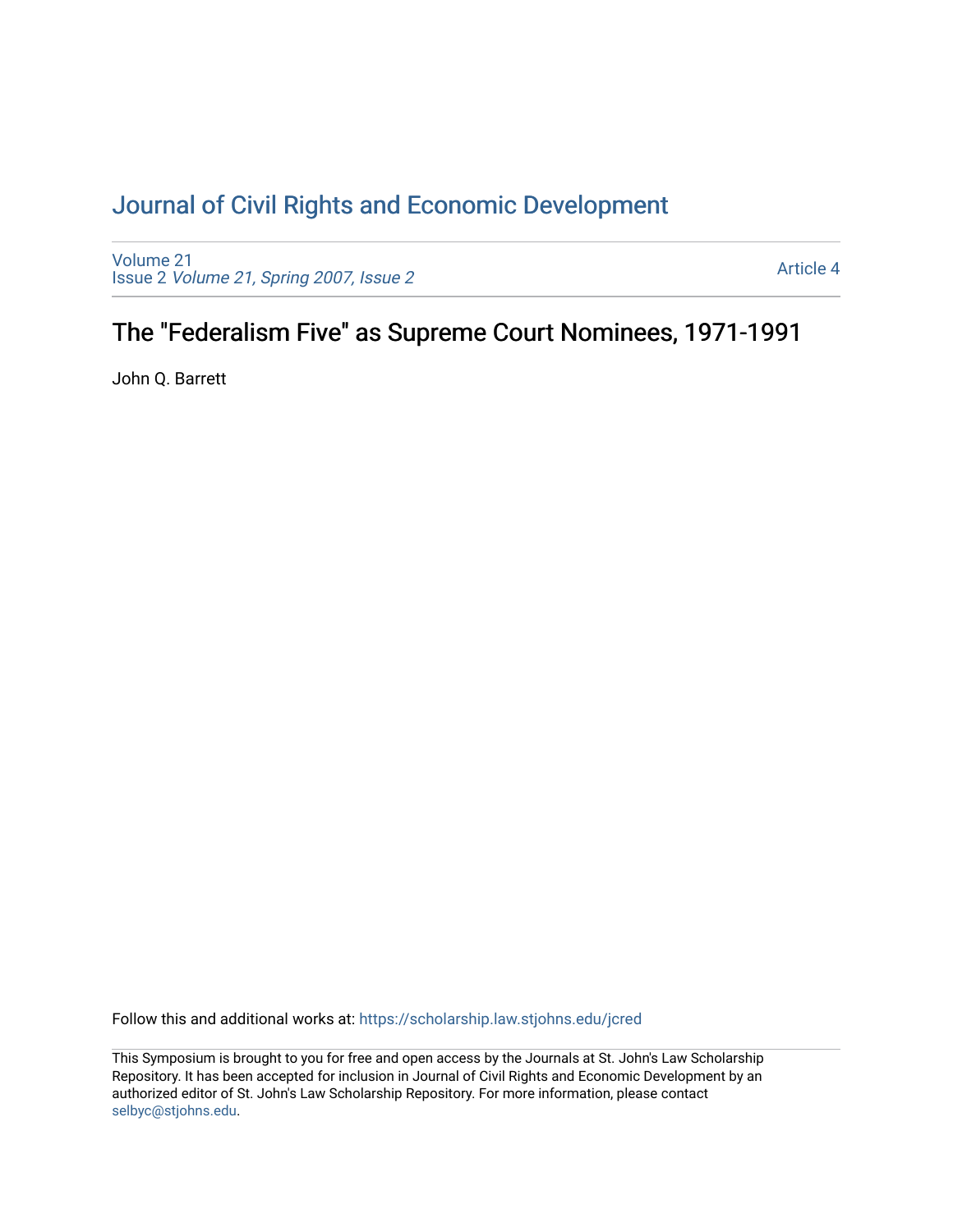## **THE "FEDERALISM FIVE" AS SUPREME COURT NOMINEES, 1971-1991**

### BY **JOHN Q. BARRETT**\*

COPYRIGHT © 2006 BY JOHN **Q.** BARRETT. ALL RIGHTS RESERVED.

This article looks back at the Senate confirmation hearing testimonies of five Supreme Court nominees. Following their appointments to the Court, these justices-Chief Justice Rehnquist and Associate Justices O'Connor, Scalia, Kennedy and Thomas-generally voted together in path-breaking federalism cases. They reinvigorated constitutional law limits or decreed new ones on national legislative power, supported the "sovereignty" of state governments, and thus came to be known in some circles as the Rehnquist Court's "Federalism Five."<sup>1</sup>

**<sup>\*</sup>** Professor of Law, St. John's University School of Law, New York City, and Elizabeth S. Lenna Fellow, Robert H. Jackson Center, Jamestown, New York (www.roberthjackson.org). This article grows out of remarks that I delivered on March 3, 2006, at St. John's Constitutional Law conference, *"Federalism Past, Federalism Future."* I am very grateful to the conference participants for their generous cooperation and excellent contributions; to the student editors of this JOURNAL, especially Robert Epstein, Sara Goldfarb and Lecia Griepp, for their work on the conference and this symposium issue; to my colleague Timothy Zick for envisioning the conference and providing its intellectual leadership; and to our Dean Mary C. Daly for personal and institutional support. I also thank Jessica Duffy, Eleni Zanias and Richard C. Spatola for their capable research assistance.

<sup>1</sup> It seems that syndicated columnist and Supreme Court watcher James J. Kilpatrick was the first to popularize "Federalism Five" as a nickname for the Rehnquist Court justices who comprised the majority that sometimes interpreted national government powers, vis-A-vis state government powers, quite restrictively. *See* James Kilpatrick, *The Court's Three Cheers for States' Rights,* NEWS & OBSERVER (RALEIGH, **NC),** July 1, 1999, at A19. *But see* Mark A. Miller, *Note, The Clean Air Act Amendments of 1990 and an Unbridled Spending Power: Will They Survive on the Supreme Court's Road to Substantive Federalism,* 46 **CLEV. ST.** L. REV. 159, 169 & n. 72 (1998) (naming these justices "the pro-federalism five" in a publication with an earlier cover date). *See also* Allison H. Eid, *Preemption & the Federalism Five,* 37 RUTGERS L.J. 1, 3 (2005) (using the moniker in an article title).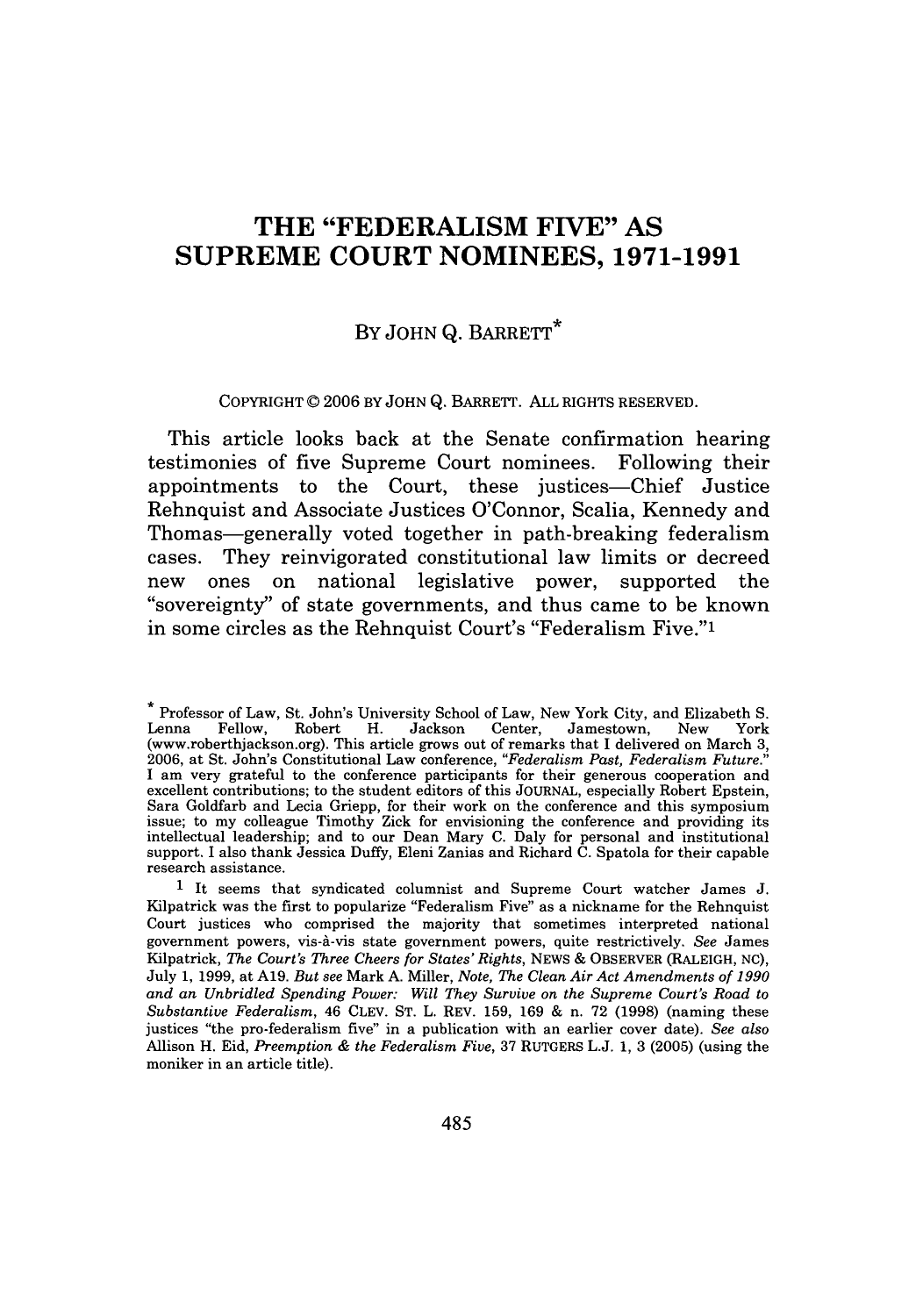[Vol. 21:2

As nominees testifying before the Senate Judiciary Committee, however, these "federalism" justices did not announce, or for the most part even much hint at, what came to be their consequential judicial views of national power and state sovereignty.

### WILLIAM H. REHNQUIST (1971)

During the 1971 Senate hearings on President Nixon's nomination of Assistant Attorney General William H. Rehnquist to the Supreme Court, the topic of federalism was entirely absent. The Rehnquist hearings were focused on the Nixon administration and presidential power, the Vietnam War, the anti-war movement and law enforcement surveillance methods. <sup>2</sup> Mr. Rehnquist faced questions about racial segregation in schools and about the treatment of minority voters, including in his home state of Arizona.<sup>3</sup> In response to one question, he identified Chief Justice John Marshall as the justice he most admired, explaining that he "made the Supreme Court what it is today more than any other person. . **.** . I think it is largely the responsibility of John Marshall and his establishment of the doctrine of judicial review which has made our Constitution a living document."4 However, Rehnquist was not asked about, nor did he volunteer, any views concerning national power or "states'

<sup>2</sup>*See generally Nominations of William H. Rehnquist and Lewis F. Powell, Jr., Hearings Before the Committee on the Judiciary United States Senate,* 92d Cong. (1971), *reprinted in* 8 THE SUPREME COURT OF THE UNITED STATES: HEARINGS AND REPORTS ON SUCCESSFUL AND UNSUCCESSFUL NOMINATIONS OF SUPREME COURT JUSTICES BY THE SENATE JUDICIARY COMMITTEE (1916-1972) *(compiled by* Roy M. Mersky & J. Myron Jacobstein, William S. Hein & Co., Inc. 1975) [hereinafter 8 HEARINGS AND REPORTS].

 $3$  Regarding civil rights, Senator Paul J. Fannin (R.-AZ), a strong supporter of the Rehnquist nomination, read a testimonial from his law school classmate (and of course later his Supreme Court colleague), Arizona State Senator Sandra Day O'Connor: "When Bill has expressed concern about any law or ordinance in the area of civil rights, it has been to express a concern for the preservation of individual liberties of which he is a stanch defender in the tradition of the late Justice Black." *Id.* at 12, *reprinted in* <sup>8</sup> HEARINGS AND REPORTS, *supra* note 2.

<sup>4</sup>*Id.* at 192, *reprinted in* 8 HEARINGS AND REPORTS, *supra* note 2; cf. William H. Rehnquist, *The Notion of a Living Constitution,* 54 TEX. L. REV. 693, 694, 704 (1976) (elaborating his view of the sense in which the Constitution properly may be regarded as "living").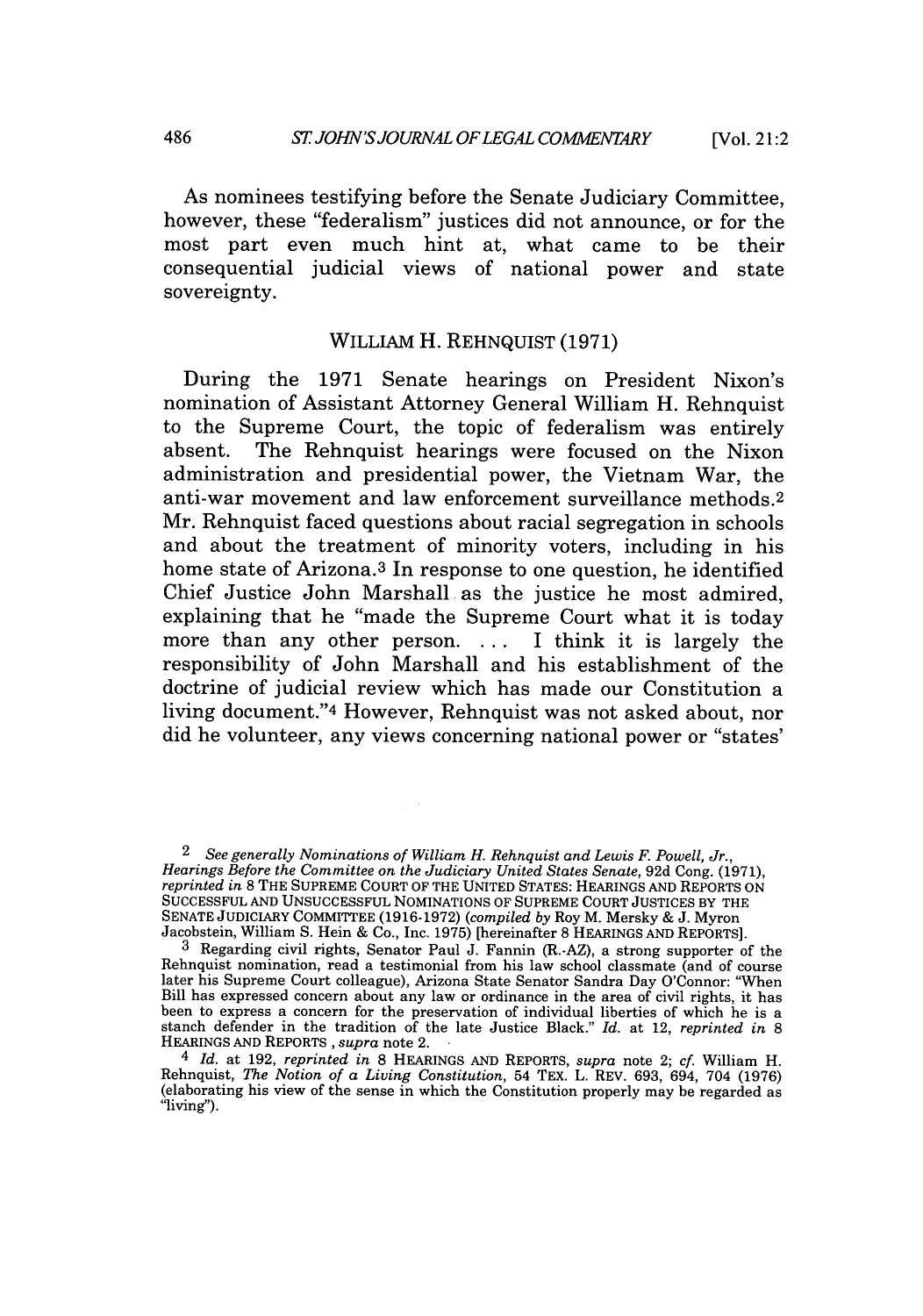rights" in the context of the Tenth Amendment, the Eleventh Amendment or constitutional federalism. <sup>5</sup>

#### JUDGE SANDRA DAY O'CONNOR (1981)

Ten years later, as the Senate considered President Reagan's nomination of then-Arizona state court judge Sandra Day O'Connor, the constitutional law of federalism had new vitality. The Supreme Court's 1976 decision in *National League of Cities v. Usery6* had reinvigorated constitutional protection of states from national regulation, at least in certain functional areas. The O'Connor hearings thus came, not surprisingly, to focus explicitly on federalism.

Although some Senators asked Judge O'Connor broad questions about federalism, she generally gave answers that did little more than mention *National League of Cities.* Senator Orrin Hatch, for example, asked her what powers are reserved to the states under the Tenth Amendment. She gave a long answer that reviewed its past dormancy, its revival in *National League of Cities,* the Court's subsequent failures to interpret the Tenth Amendment as barring other federal regulations of states, and the states' deep concerns about federal regulations that violate their rights.7 She cautiously concluded that she expected *National League of Cities* to be cited in future litigation and said safely that "[t]he extent to which the Court will continue along that path I would say is somewhat uncertain."8 When later questioners returned to the Tenth Amendment and other statefocused topics, Judge O'Connor-identifying herself as a westerner, an Arizonan and a state-minded person-generally gave the same answers: the *National League of Cities*

<sup>5</sup> In his simultaneous Senate confirmation hearings, nominee Lewis F. Powell also did not face questions about national power, state power and federalism in the senses of their contemporary significance.

 $6\quad 426$  U.S. 833 (1976).

**<sup>7</sup>***See Nomination of Sandra Day O'Connor, Hearings Before the Committee on the Judiciary United States Senate,* 97th Cong. 85 (1981), *reprinted in* THE SUPREME COURT OF THE UNITED STATES: HEARINGS AND REPORTS ON SUCCESSFUL AND UNSUCCESSFUL NOMINATIONS OF SUPREME COURT JUSTICES BY THE SENATE JUDICIARY COMMITTEE (1916- 1981) 197 (Supp. 1983, *compiled by* Roy M. Mersky & J. Myron Jacobstein, William S. Hein & Co., Inc. 1983) [hereinafter HEARINGS AND REPORTS **SUPP.].**

<sup>8</sup> *Id.* at 86, *reprinted in* HEARINGS AND REPORTS SUPP., *supra* note 7, at 198.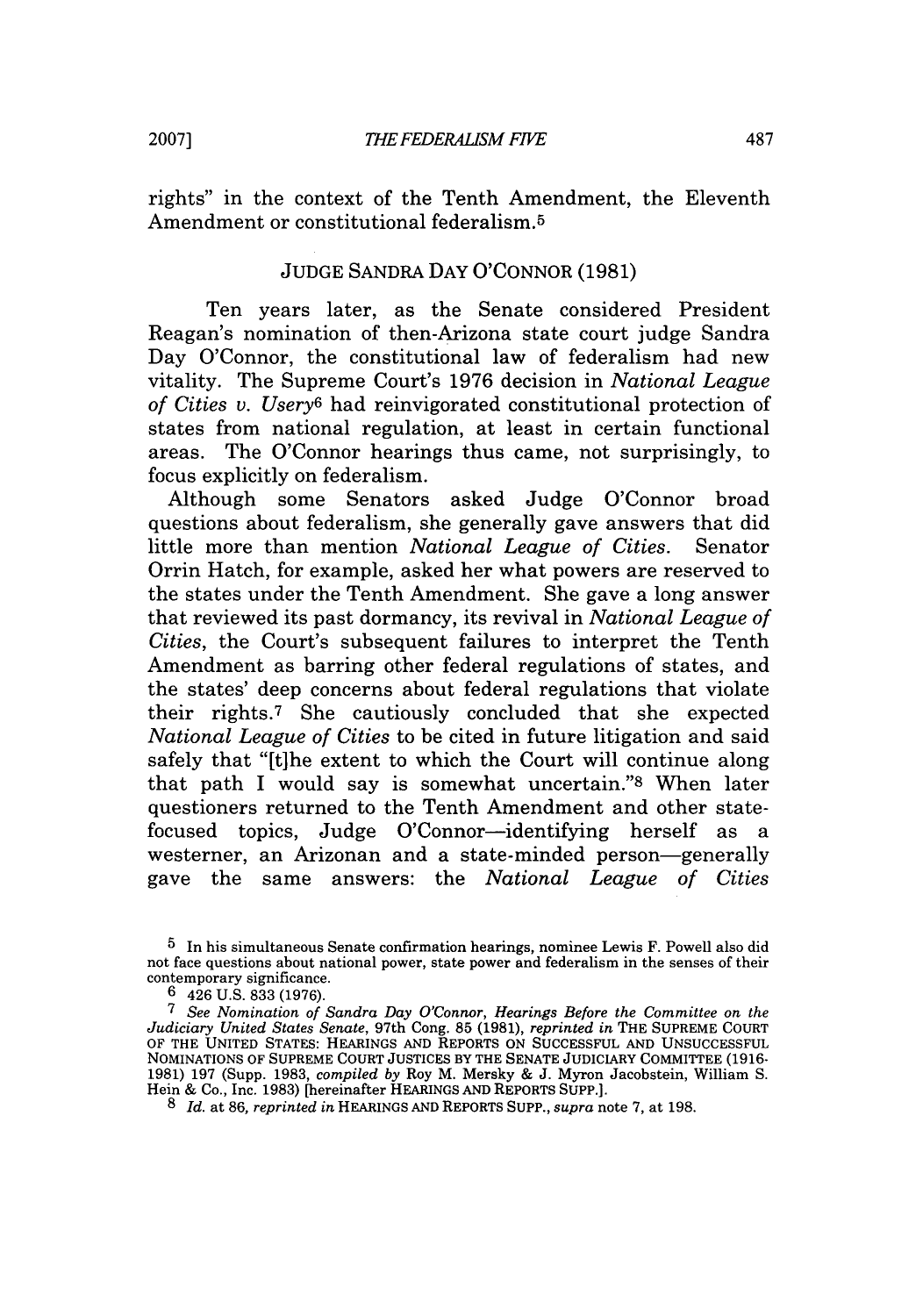interpretation of the Tenth Amendment was an area where, perhaps, more would be heard from the Supreme Court.9

Judge O'Connor of course was the first woman to be nominated to serve on the Supreme Court, and the Senators were predisposed to confirming her historic breakthrough. They were concerned, however, to check out her competence-sometimes in ways that seem jarringly sexist to read today, especially knowing the record of Justice O'Connor's twenty-five years of distinguished service on the Court. On federalism, as on most topics, the Senators probed the nominee's views only lightly.

#### ASSOCIATE JUSTICE REHNQUIST (1986)

In 1986, President Reagan nominated Justice Rehnquist to serve as chief justice and, assuming his confirmation and appointment, Judge Antonin Scalia of the United States Court of Appeals for the District of Columbia Circuit to succeed Rehnquist as an associate justice.

The constitutional law of federalism was, by that date, "new" again. Just one year earlier, the Supreme Court had, in *Garcia v. San Antonio Metropolitan Transit Authority,'0* explicitly reversed its decision in *National League of Cities* and declared itself out of the business of enforcing Tenth Amendment limits on national government action. This decision had provoked then-Associate Justice Rehnquist, who nine years earlier had been part of the *National League of Cities* majority, to imitate thenactor Arnold Schwarzenegger's "I'll be back" Terminator.<sup>11</sup>

Yet in his 1986 confirmation hearings, Justice Rehnquist-who of course would go on to write the Court's *Lopezl <sup>2</sup>*opinion and other federalism-related landmarks during his chief justiceship<sup>13</sup>—gave testimony suggesting that the limits of

*9 See id.* at 121-22 & 205-06, *reprinted in* HEARINGS AND REPORTS SUPP., *supra* note 7, at 233-34 & 317-18.

10 469 U.S. 528 (1985).

<sup>11</sup>*See id.* at 580 (Rehnquist, J., dissenting) ("[U]nder any... approach[,] the judgment in these cases should be affirmed, and I do not think it incumbent on those of us in dissent to spell out further the fine points of a principle that will, I am confident, in time again command the support of a majority of this Court.").

12 United States v. Lopez, 514 U.S. 549 (1995).

13 *See, e.g.,* Seminole Tribe of Florida v. Florida, 517 U.S. 44 (1996); Florida Prepaid Postsecondary Education Expense Bd. v. College Savings Bank, 527 U.S. 627 (1999); United States v. Morrison, 529 U.S. 598 (2000); Bd. of Trustees of the University of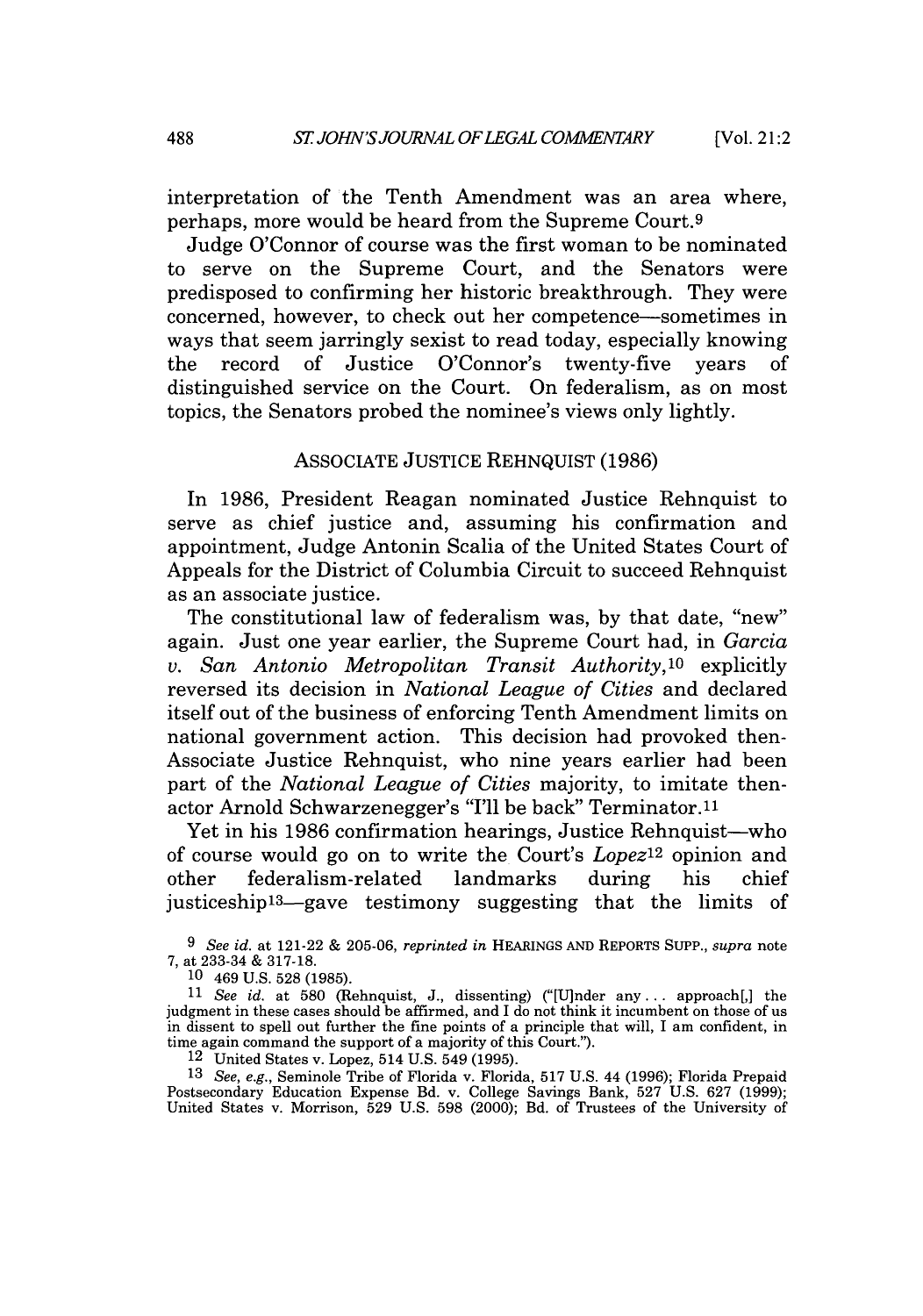national legislative power were non-justiciable. In response to one question about the proper division of powers in our federal system, Justice Rehnquist offered these thoughts:

[S]ince the Supreme Court has so expansively construed Congress' power under the commerce clause, that how power is actually divided between the States and Congress is now very much a matter for Congress to decide and no longer that much of a constitutional question. And as to how Congress exercises that power, certainly that is not a judicial question in the ordinary sense. But my personal preference has always been for the feeling that if it can be done at the local level, do it there. If it cannot be done at the local level, try it at the State level, and if it cannot be done at the State level, then you go to the national level.14

#### JUDGE ANTONIN SCALIA (1986)

Justice Rehnquist's 1986 co-nominee Judge Scalia, responding to a direct question regarding his "general philosophy of the role of the judiciary relative to federalism," also gave suggestively deferential testimony about the  $20<sup>th</sup>$  century history of judicial review of the constitutionality of national legislative acts:

Well, I can give you my view of what it has been up to now, anyway, or at least in this century. The fact is, it seems to me, that the primary defender of the constitutional balance, the Federal Government versus the Statesmaybe "versus" is not the way to put it—but the primary institution to strike the right balance is the Congress. It is a principle of the Constitution that there are certain responsibilities that belong to the State and some that belong to the Federal Government, but it is essentially the function of the Congress-the Congress, which takes the same oath to uphold and defend the Constitution that I do as a judge, to have that constitutional prescription in mind

Alabama v. Garrett, 531 U.S. 356 (2001); *but see* Nevada Dept. of Human Resources v. Hibbs, 538 U.S. 721 (2003).

<sup>14</sup> *Nomination of Justice William Hubbs Rehnquist, Hearings Before the Committee on the Judiciary United States Senate,* 99th. Cong. 209 (1986), *reprinted in* 12 THE SUPREME COURT OF THE UNITED STATES: HEARINGS **AND** REPORTS **ON SUCCESSFUL AND** UNSUCCESSFUL NOMINATIONS OF SUPREME COURT JUSTICES BY THE SENATE JUDICIARY COMMITTEE (1916-1986) **519** *(compiled by* Roy M. Mersky & J. Myron Jacobstein, William S. Hein & Co., Inc. 1989).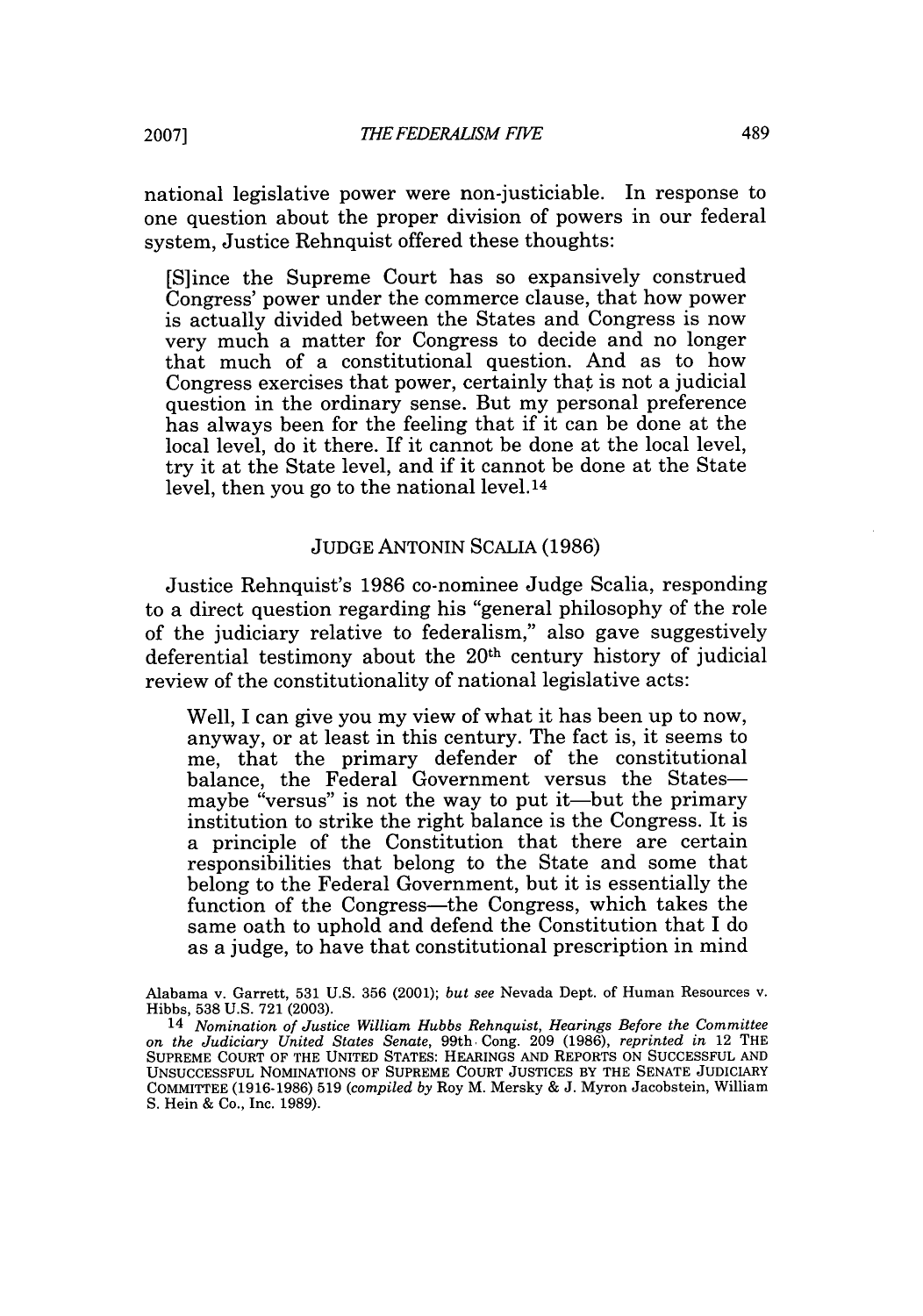when it enacts the laws [a]nd I think the history of this century, at least, shows that by and large those congressional determinations will be respected by the courts. ... I think what I am saying is that on the basis of the [C]ourt's past decisions, at any rate, the main protection for [the Constitution's division of work between the national government and 50 independent states] is in the policymaking area, is in the Congress. The [C]ourt's struggles to prescribe what is the proper role of the Federal Government vis-à-vis the State have essentially been abandoned for quite a while. 15

In response to a follow up question, however, Judge Scalia clarified that he was not describing his own judicial views or making commitments about future cases:

I think that is right, Senator. I think what the Supreme Court decisions on the subject show is that it is very hard to find a distinct, justiciable line between those matters that are appropriate for the States and those that are appropriate for the Federal Government, that finding that line is much easier for a legislator than for a court, and by and large the courts have not interfered. I expect there will be more arguments urging that they do so in the future, and I will of course keep an open mind.16

#### JUDGE ANTHONY M. KENNEDY (1987)

One year later, President Reagan nominated Judge Anthony Kennedy of the United States Court of Appeals for the Ninth Circuit to serve as an associate justice. On this occasion, the President explicitly invoked federalism values as one of Judge Kennedy's relevant credentials:

> Judge Kennedy is what many in recent weeks have referred to as a true conservative-one who believes that our constitutional system is one of enumerated

<sup>15</sup> *Nomination of Judge Antonin Scalia, Hearings Before the Committee on the Judiciary United States Senate,* 99th Cong. 81-82 (1986), *reprinted in* 13 THE SUPREME COURT OF THE UNITED STATES: HEARINGS AND REPORTS ON SUCCESSFUL AND UNSUCCESSFUL NOMINATIONS OF SUPREME COURT JUSTICES BY THE SENATE JUDICIARY COMMITTEE (1916-1986) 175-76 *(compiled by* Roy M. Mersky & J. Myron Jacobstein, William S. Hein & Co., Inc. 1989) [hereinafter 13 HEARINGS AND REPORTS].

<sup>16</sup> *Id.* at 82, *reprinted in* 13 HEARINGS AND REPORTS, *supra* note 15, at 176.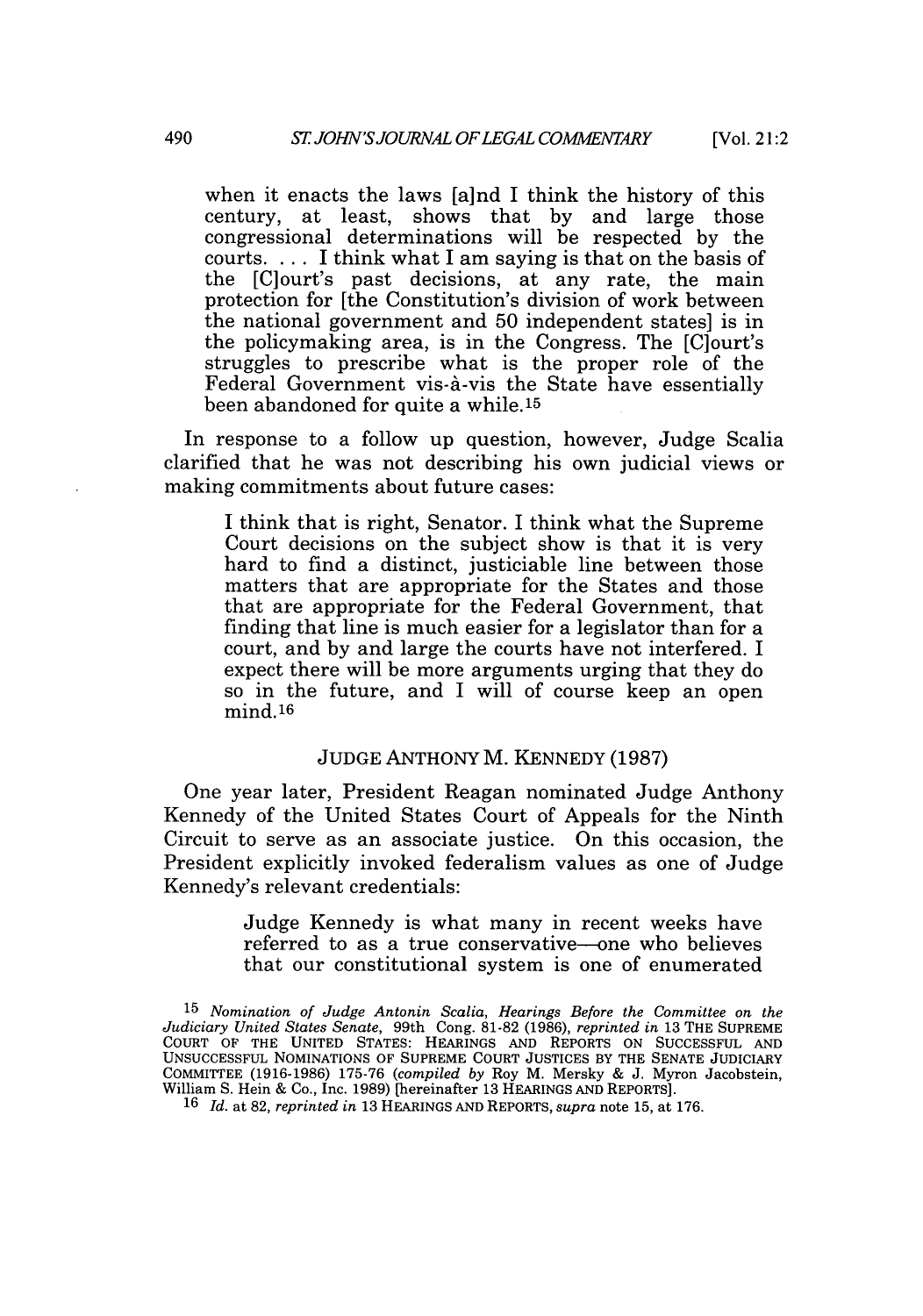powers-that it is we, the people who have granted certain rights to the Government, not the other way around. And that unless the Constitution grants a power to the Federal Government, or restricts a State's exercise of that power, it remains with the States or the people.17

In his Senate hearing testimony regarding federalism, Judge Kennedy largely walked the path of Judge Scalia's 1986 testimony. In one exchange, Judge Kennedy referred deferentially to the role of Congress but also mentioned a general judicial role to protect federalism. He explained that the Constitution contains

> few automatic mechanisms for the States to protect themselves. The Congress of the United States is charged, in my view, with the principle duty of preserving the independence of the States, and it can do so in many ways; in the way that it designs its conditional grant-in-aid bills, in the ways that it passes its statutes.

> The courts, too, have a role, and the courts have devised some very important doctrines to protect federalism. The idea of abstention in *Younger v. Harris[IS],* the *Erie[19]* rule, the independent State ground rule, [20] have all been designed by the courts out of respect for the States.

> But in my view, this is the job of every branch of the government. <sup>21</sup>

<sup>17</sup> Remarks Announcing the Nomination of Anthony M. Kennedy to Be an Associate Justice of the Supreme Court of the United States, 23 WEEKLY COMP. PRES. Doc. 1321 (Nov. 11, 1987).

**<sup>18</sup>** 401 U.S. 37 (1971).

<sup>19</sup> Erie R.R. Co. v. Tompkins, 304 U.S. 64 (1938).

<sup>20</sup> *See, e.g.,* Michigan v. Long, 463 U.S. 1032 (1983).

<sup>21</sup> *Nominations of Anthony M. Kennedy to be Associate Justice of the Supreme Court of the United States, Hearings before the Committee on the Judiciary United States Senate,* 100th Cong. 93 (1987), *reprinted in* 15 THE SUPREME COURT OF THE UNITED STATES: HEARINGS AND REPORTS ON SUCCESSFUL AND UNSUCCESSFUL NOMINATIONS OF SUPREME COURT JUSTICES BY THE SENATE JUDICIARY COMMITTEE (1916-1987) 367 *(compiled by* Roy M. Mersky & Gary R. Hartman, William S. Hein & Co., Inc. 1991) [hereinafter 15 HEARINGS AND REPORTS].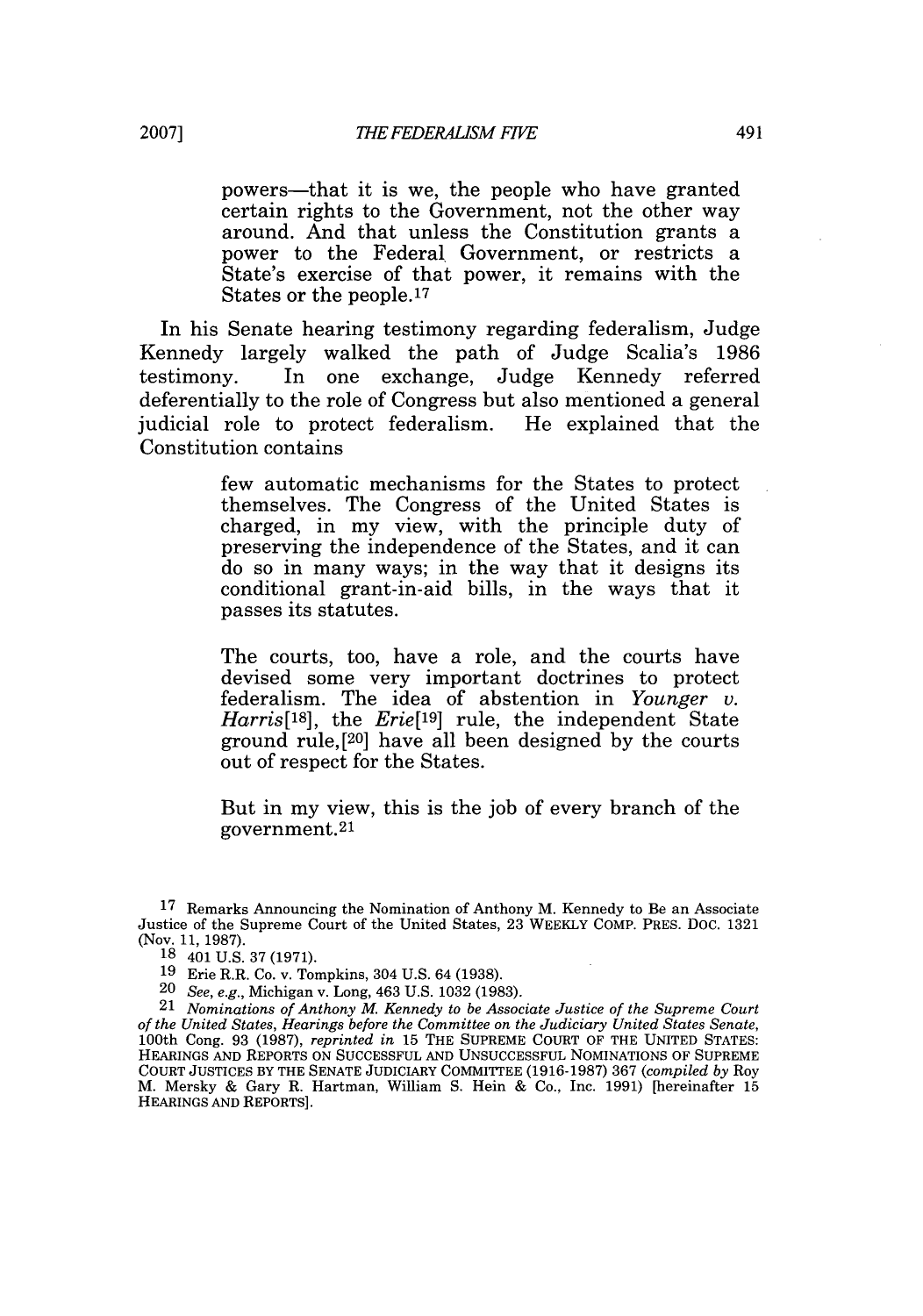In later testimony, Judge Kennedy reemphasized Congress's primacy in determining

> the shape of federalism. It seems to me that the independence of the States, or their nonindependence, as the case may be, is really largely now committed to the Congress of the United States, in the enactment of its grants-in-aid programs, and in the determination whether or not to impose conditions that the States must comply with in order to receive federal monies; that kind of thing.22

When Senator Gordon Humphrey expressed at the close of his questioning a "[h]ope" that Kennedy as a Supreme Court justice would "not intrude on our [i.e., Congress's] turf," the Judge pledged sincerely, but only, that he would "try to comply.  $\ldots$ ."<sup>23</sup>

#### JUDGE CLARENCE THOMAS (1991)

In 1991, President George H.W. Bush nominated to the Supreme Court Judge Clarence Thomas of the United States Court of Appeals for the District of Columbia Circuit.

Judge Thomas also, in his Senate testimony, gave very general answers regarding federalism. For example, in response to Senator Strom Thurmond's question "about the proper relationship between the Federal and State governments" and whether "there has been a . . . substantial increase in Federal authority over the last few decades," Judge Thomas gave a historically descriptive answer that foreclosed none of his options as a prospective justice:

> Senator, I think that it is clear that our country has grown and expanded in very important ways. Through the commerce clause,[24] for example, there has been growth in the national scope of our Government. Through the  $14<sup>th</sup>$  amendment, there has been application of our Bill of Rights, or portions, to the<br>State governments. Through the growth in governments. Through the growth in

<sup>22</sup> *Id.* at 222, *reprinted in* 15 HEARINGS AND REPORTS, *supra* note 21, at 496.

<sup>23</sup> *Id.* at 234, *reprinted in* 15 HEARINGS **AND** REPORTS, *supra* note 21, at 508.

<sup>24</sup> U.S. CONST., Art. I, § **8,** cl. 3.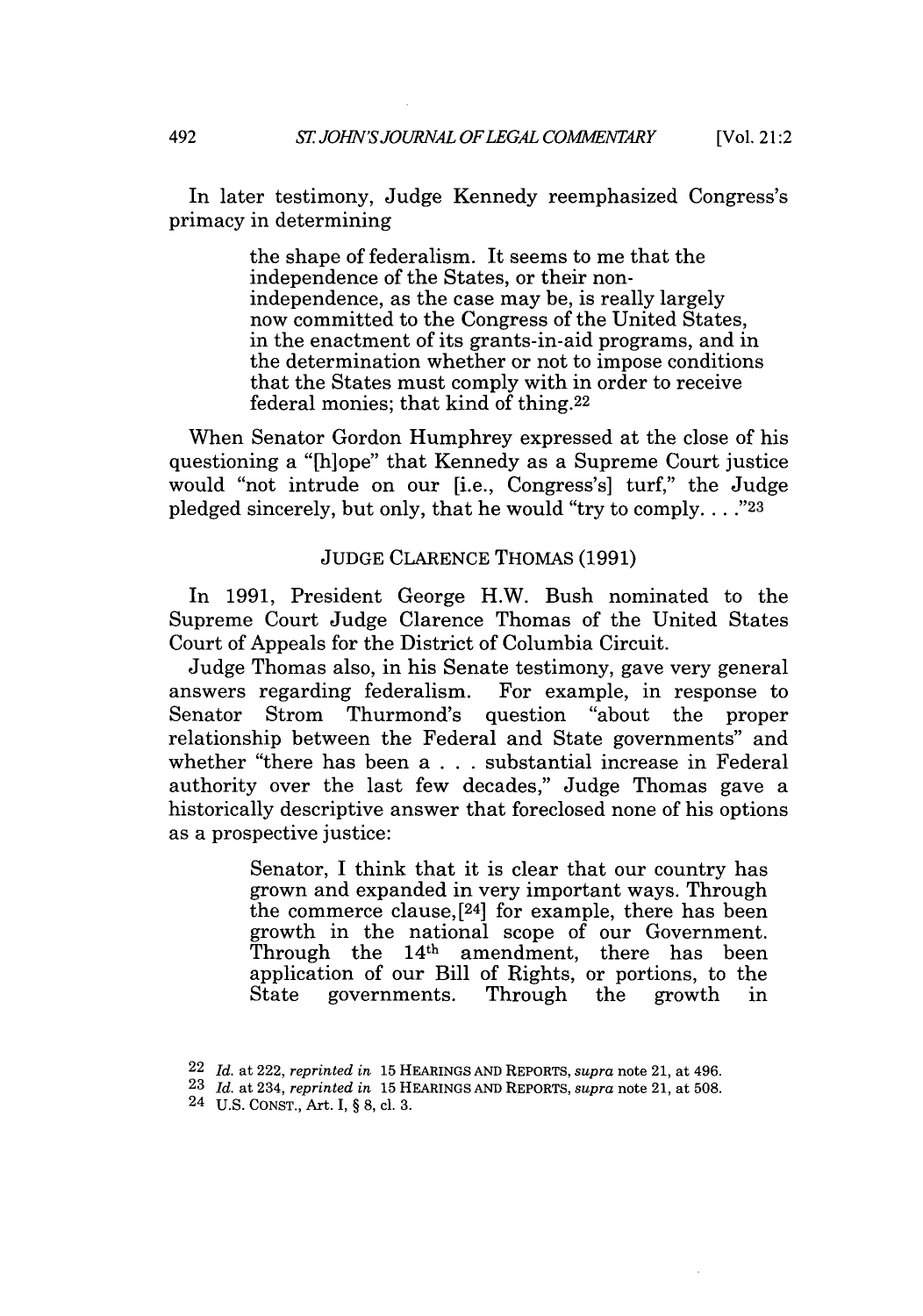**2007]**

communications and travel, of course, we are more nationalized than we were in the past.

I think what the Court has attempted to do is to preserve in a way as best it possibly could the autonomy of the State governments, but at the same time recognize the growth and expansion and the natural growth and expansion of our National Government.25

In response to a later question about the scope of national power under the Interstate Commerce Clause, Judge Thomas drew on powerful personal experiences to suggest, but he did not commit himself to, judicial deference to national legislative acts:

> [T]he [Supreme] Court has read those provisions rather broadly. But... I don't have any objection or basis to object or at this point any quarrel with the way that the Court has interpreted the interstate commerce clause....

> I have heard some academic objections from time to time. But I can remember reading the *Heart of Atlanta Motel[26]* case which challenged, I believe, the accommodations provisions in the Civil Rights Act of 1964, which is based on the interstate commerce powers. And one of the factors that was used there was that blacks who traveled across the country were impeded from traveling because of the lack of accommodations.

> What that brought to mind was that when I was a kid and we would travel occasionally-I think two or three times during my childhood-by highways from Savannah to New York, my grandfather would go through this long exercise of making sure that the car

<sup>25</sup> *Nomination of Judge Clarence Thomas to be Associate Justice of the Supreme Court of the United States, Hearings Before the Committee on the Judiciary United States Senate,* 102d Cong. 132, *reprinted in* 17A THE SUPREME COURT OF THE UNITED STATES: HEARINGS AND REPORTS ON SUCCESSFUL AND UNSUCCESSFUL NOMINATIONS OF SUPREME COURT JUSTICES BY THE SENATE JUDICIARY COMMITTEE (1916-1991) 1360 *(compiled by* Roy M. Mersky, J. Myron Jacobstein & Bonnie L. Koneski-White, William S. Hein & Co., Inc. 1995) [hereinafter 17A HEARINGS AND REPORTS].

<sup>26</sup> Heart of Atlanta Motel v. United States, 379 U.S. 241 (1964).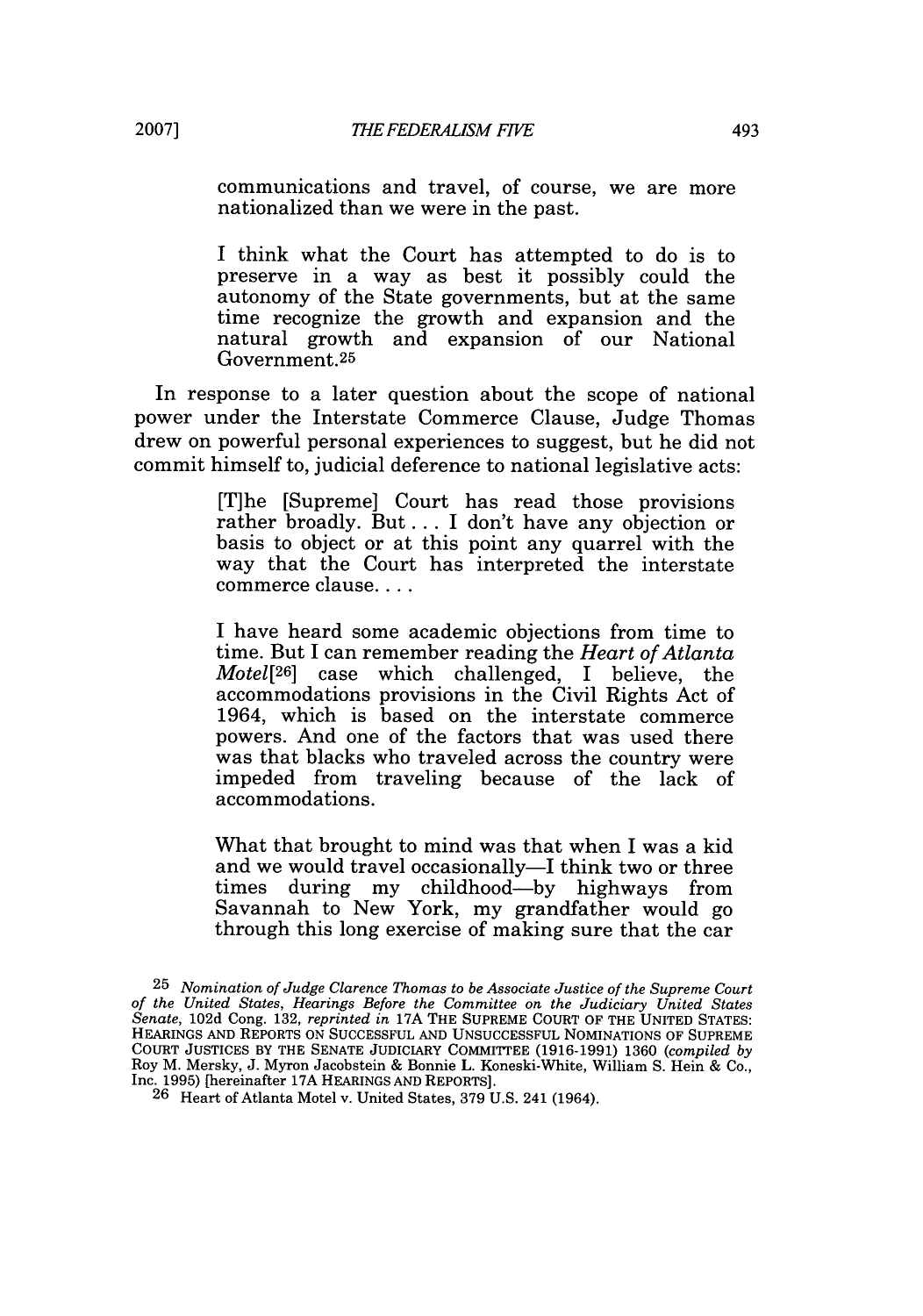was working perfectly, that you had new tires, that we had a trunk full of food, et cetera, because there were no accommodations. And should you break down, you would be met with hostilities. That was the reality. So there was indeed some, I would consider [it] significant, impediment on the ability of us to travel and certainly, by extension, on the flow of commerce or travel in our society.

I have no quarrel, Senator, with the approach that the Court has taken and certainly have had no opportunity to review all of the cases.27

In a later exchange, when Senator Specter asked Judge Thomas directly whether there are justiciable constitutional limits on national legislative power, he in effect said that he was not sure, and that time would tell:

> Senator Specter. Let me move ... to a very complicated subject and just ask one question about it. That is the subject of federalism, and it is this: Does our modern Constitution, as it has been interpreted, place any restriction on Federal power vis-A-vis the States? Or is the political answer by Congress now the measure of the constitutional power issue?

> Judge Thomas. Senator, I don't know whether we know what the limits are. I think we realize there is much more involvement on the part of the National Government in our day-to-day affairs, certainly through the  $14<sup>th</sup>$  amendment and through the commerce clause.

> I think that that issue and similar issues come into focus in cases such as the *Garcia[28 ]* case, and I think that that is something that will continued to be explored and debated in the judicial arena, as well as, I am sure, in this body and at the State government level.

<sup>27</sup> *Hearings Before the Committee on the Judiciary on the Nomination of Clarence Thomas, supra* note 25, at 373-74, *reprinted in* 17A HEARINGS AND REPORTS, at **1601-02. 28** Garcia v. San Antonio Metro. Transit Auth., 469 U.S. 528 (1985).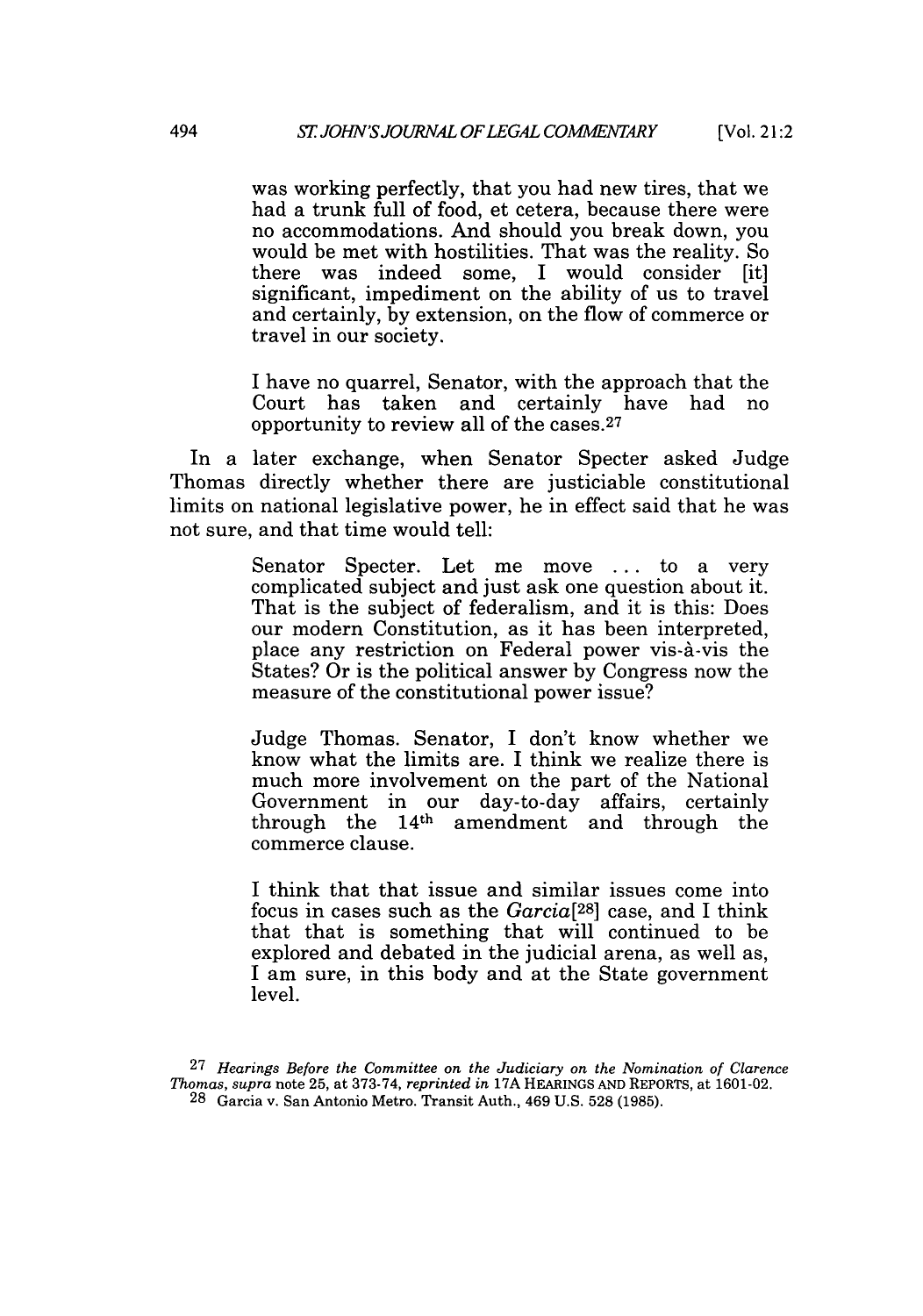Senator Specter. So, you think the commerce clause might not have the full sweep of enabling the Congress to do what it chooses in the field of commerce and regulatory and legislative power?

Judge Thomas. I don't question the current development of the commerce clause, Senator. As I have noted earlier, my point is that I don't think that any of us know precisely what the limits are now, with the advances in communications, with the increased role of the Federal Government, with the increased involvement of the Federal Government in our day-today lives. I think that is something that certainly was at least to some extent a concern in the *Garcia* case. <sup>29</sup>

#### **CONCLUSION**

These snippets of Senate confirmation hearing testimony demonstrate the luxury and the fiction of hindsight. We know in 2006 how the doctrines of constitutional federalism developed over the nineteen years of the Rehnquist Court, and it is only that knowledge that allows us to look back on each justice's confirmation hearing testimony in an effort to discern disclosures, clues and/or possible concealments of what was to come. In fact, that process of searching backward seeks, artificially, traces of cases and contexts and colleagues and judicial writings that none of these nominees could have imagined concretely as he or she testified.

Our backward-looking evaluations also should be tempered by our knowledge that any Supreme Court nominee tends to testify before the Senate only as expansively as he or she concludes is required to obtain confirmation. Without meaning to cast aspersions on any particular confirmation hearing or senator, we know that Senate questioning tends to fall short of a judicial nominee's abilities to answer, and not to answer, and to understand the significance of the topics being discussed. Thus while isolated moments in some of the federalism discussions in these confirmation hearings may call Pinocchio to contemporary

29 *Hearings Before the Committee on the Judiciary on the Nomination of Clarence Thomas, supra* note 25, at 491-92, *reprinted in* 17A HEARINGS **AND** REPORTS, at **1719-20.**